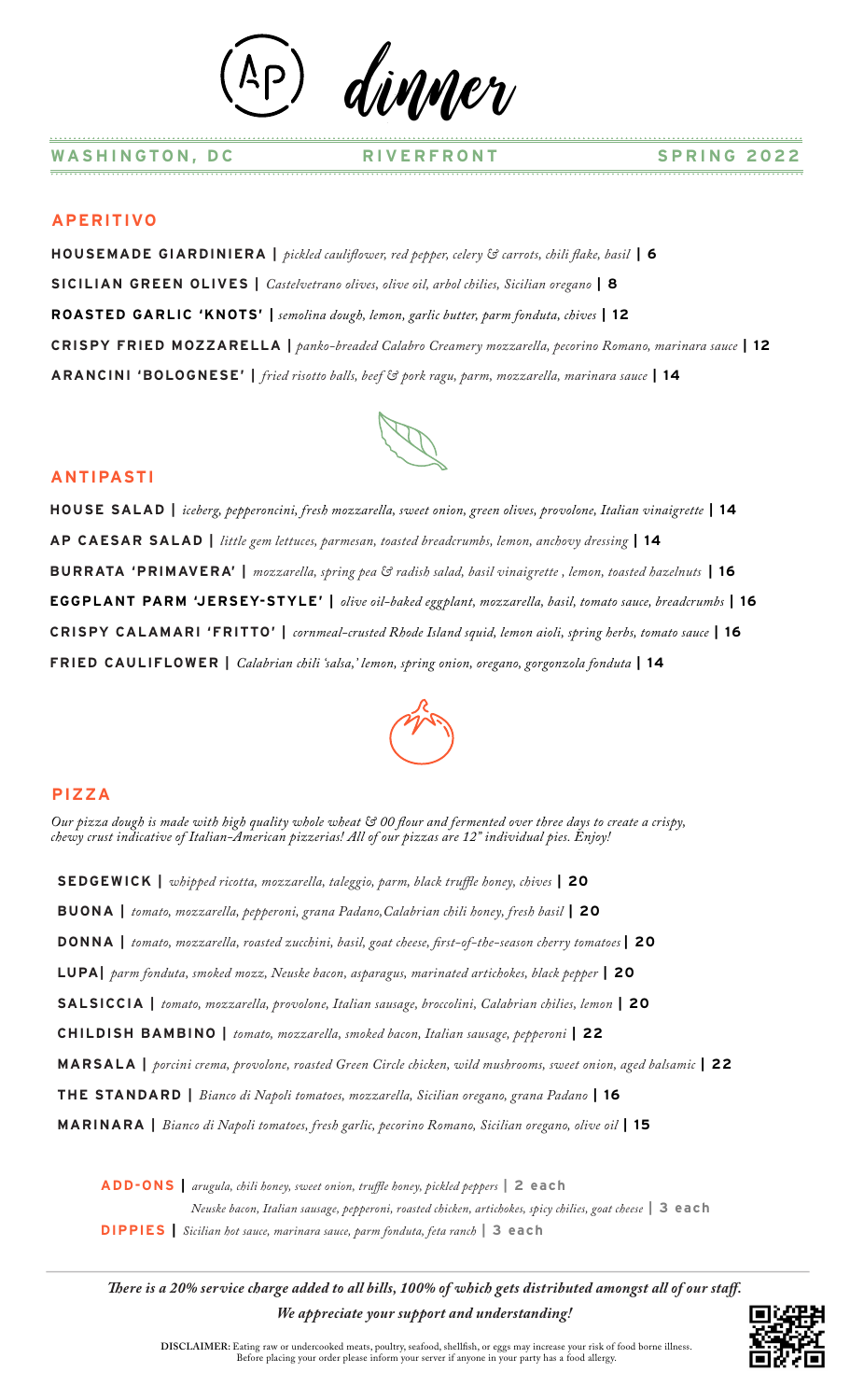d*rivuk* 

#### **WASHINGTON, DC RIVERFRONT SPRING 2022**

#### **COCKTAILS**

**APEROL SPRITZ | 12** *Aperol, prosecco, soda, orange* **AP OLD FASHIONED | 14** *Wild Turkey Rye 101, sugar, house bitters* **NITRO NEGRONI | 13** *Damrak gin, Campari, Cocchi di Torino* **DEVIL'S MARGARITA | 13** *tequila, citrus stock, agave, red wine (ask to make it spicy!)* **MT. ETNA MULE | 13** *bourbon, amaro, lemon, Fever Tree ginger beer* **PALOMA DEL FUEGO | 13** *Banhez mezcal, grapefruit soda, lime , chili* **ESPRESSO MARTINI | 13** *Tito's vodka, cold brew coffee, caffe amaro* **AMALFI SPRITZ (NON-ALCOHOLIC) | 8** *Lyre's non-alcoholic aperitivo, soda water* **OFFICE PARTY (NON-ALCOHOLIC) | 8** *Aperitif syrup, Seedlip Spice 94, red verjus*

**WALUIGI ITALIAN /14 WATER ICE** 

**YOSHI** *basil vodka, lemon like the most refreshing vodka lemonade you've ever had*

*rum, pineapple, lime, ube like being transported to a tropical beach paradise*

**DAISY SWIRL** *a mix of the other two like drinking a vodka* 

*lemonade on a beach paradise*

#### **DRAFTS**

**FULL COUNT | 8/25** *Lager, DC Brau, DC, 17 oz, 4.5%* **OPTIMAL WIT | 9/30** *Belgium Style Wit, Port City, VA, 17 oz, 4.9%* **CAN'T YOU SEE THE SUNSHINE | 9/30** *Farmhouse Sour, 3 Stars, DC, 17 oz, 4.8%* **JOINT RESOLUTION | 9/30** *Hazy IPA, DC Brau, DC, 17 oz, 5.5%* **MILD MANOR'D | 8/25** *Amber Ale, Manor Hill, MD, 17 oz, 5.3%* **BLACKWING | 8/25** *Dark Lager, Baltimore, MD 17 oz, 4.8%* **ROTATING DOUBLE IPA | 12/45** *Other Half, DC, 14 oz - ask your sever!* **ORIGINAL BLEND | 9/30** *Hard Cider, Downeast Cider, MA, 17 oz, 5.1%* **FULL TRANSPARENCY ORANGE CRUSH | 9/30** *Seltzer, DC Brau, DC, 14 oz, 5.0%* **UPSIDE DAWN (NON-ALCOHOLIC) | 8** *Golden Ale, Athletic Brewery, CT, 12 oz can* **RUN WILD (NON-ALCOHOLIC) | 8** *IPA, Athletic Brewery, CT, 12 oz can*

Wines

### **BUBBLES**

**PROSECCO****| 13/65** *Borgoluce, Valdobiadenne, Italy, NV* **LAMBRUSCO 'GRASPAROSSA' | 12/60** *Cleto Chiarli, Emilia Romagna, Italy, NV* **MOSCATO D'ASTI | 12/55** *Azienda Agricola 499, Piedmont, Italy, 2020*

#### **WHITE WINE**

**PINOT GRIGIO | 11/30/58** *Pinot Grigio DOC, Scarpetta, Friuli, IT, 2021* **FALANGHINA | 13/52** *La Capranera, Campania, Italy, 2020* **CHARDONNAY | 12/48**

*Fossil Point, Edna Valley, California, USA, 2018*

## **ROSÉ ALL DAY**

**TUSCAN BLEND****| 11/30/58** *IGT Rosato Toscana , Scarpetta, Fruili, Italy, 2021* **CORVINA BLEND | 45** *Le Fraghe, Bardolino Chiaretto, Veneto, Italy, 2020* **MERLOT BLEND | 55** *Early Mountain Vineyards, Madison, Virginia, USA, 2021*

#### **CHILLED REDS**

**SANGIOVESE BLEND | 11/30/58** *'Frico Sangiovese,' Scarpetta, Fruili, Italy, 2019* **SANGIOVESE | 60** *Field Recordings, 'Freddo,' Paso Robles, California, USA, 2019* **CABERNET FRANC | 25** *'Carbonic,' Old Westminster, Maryland, USA (12oz can)*

#### **RED WINE**

**NEBBIOLO BLEND| 10/40** *G.D. Vajra, Piedmont, Italy, 2020* **DOLCETTO | 12/48** *Pecchenino, Piedmont, Italy, 2019* **SANGIOVESE BLEND | 14/56** *Perticaia, Umbria, Italy, 2019* **VALPOLICELLA | 65** *Fumanelli, Veneto, Italy, 2017* **PINOT NOIR | 70** *Illahe, Willamette Valley, Oregon, USA, 2020* **NERO D'AVOLA | 50** *Gul, Rossojbleo, Sicily, Italy, 2019* **CABERNET SAUVIGNON | 70** *Camp, Sonoma County, California, USA, 2020*